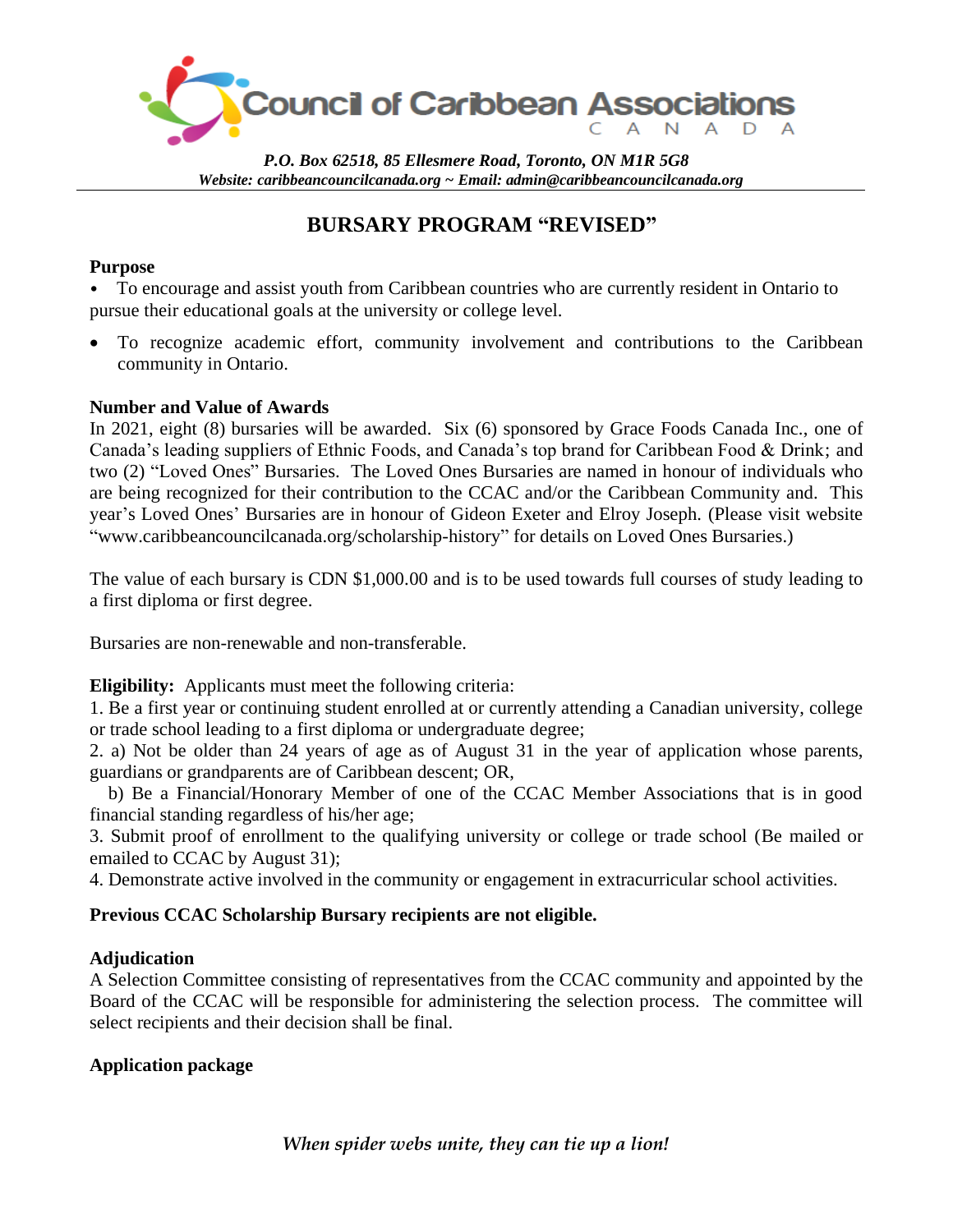

*P.O. Box 62518, 85 Ellesmere Road, Toronto, ON M1R 5G8 Website: caribbeancouncilcanada.org ~ Email: [admin@caribbeancouncilcanada.org](mailto:admin@caribbeancouncilcanada.org)*

You will be judged on the state of completion of your applications. Please ensure that all documents listed below are included and contain the Letterhead of the institution, date, and signature of issuing official.

#### **The follow documents must be included in your application package and points will be awarded as shown in brackets.**

- 1. Completed application form (10 points)
- 2. A copy of Academic transcript. (10 Points)
- 3. Two letters of reference:
	- a. One from an academic institution attended within the past two years (10 points)
	- b. One from a community member other than a parent  $(10 \text{ points})$ These letters must explain:
		- i. How the referee came to know you.
		- ii. How long the referee has known you.
		- iii. Why the referee thinks you are deserving of the award.
- 4. An essay of approximately 250 words, written by the applicant, explaining why the applicant should be selected and any economic factors relevant to the applicant (20 points)
- 5. Details of academic achievements, volunteer activities and any community leadership roles they have assumed  $(10 \text{ points})$
- 6. Demonstrate financial need. (10 points)
- 7. Demonstrate active involvement in Caribbean Community organizations/programs. (20 points)

#### **Obligations of the Recipients**

The recipients are encouraged to participate in future CCAC programs and be willing to serve as role models in the CCAC Community.

#### **Bursary Payment details**

Payment for the full amount of the award will be made payable and presented to the successful applicants at an event organized by the Council of Caribbean Associations - Canada.

### **Closing date for applications: August 31, 2021**

#### **Completed application package must be sent via email in pdf format to: admin@caribbeancouncilcanada.org**

### **Addressed to: The Secretary, CCAC, P.O. Box 62518, 85 Ellesmere Road, Toronto, ON M1R 5G8**

*When spider webs unite, they can tie up a lion!*